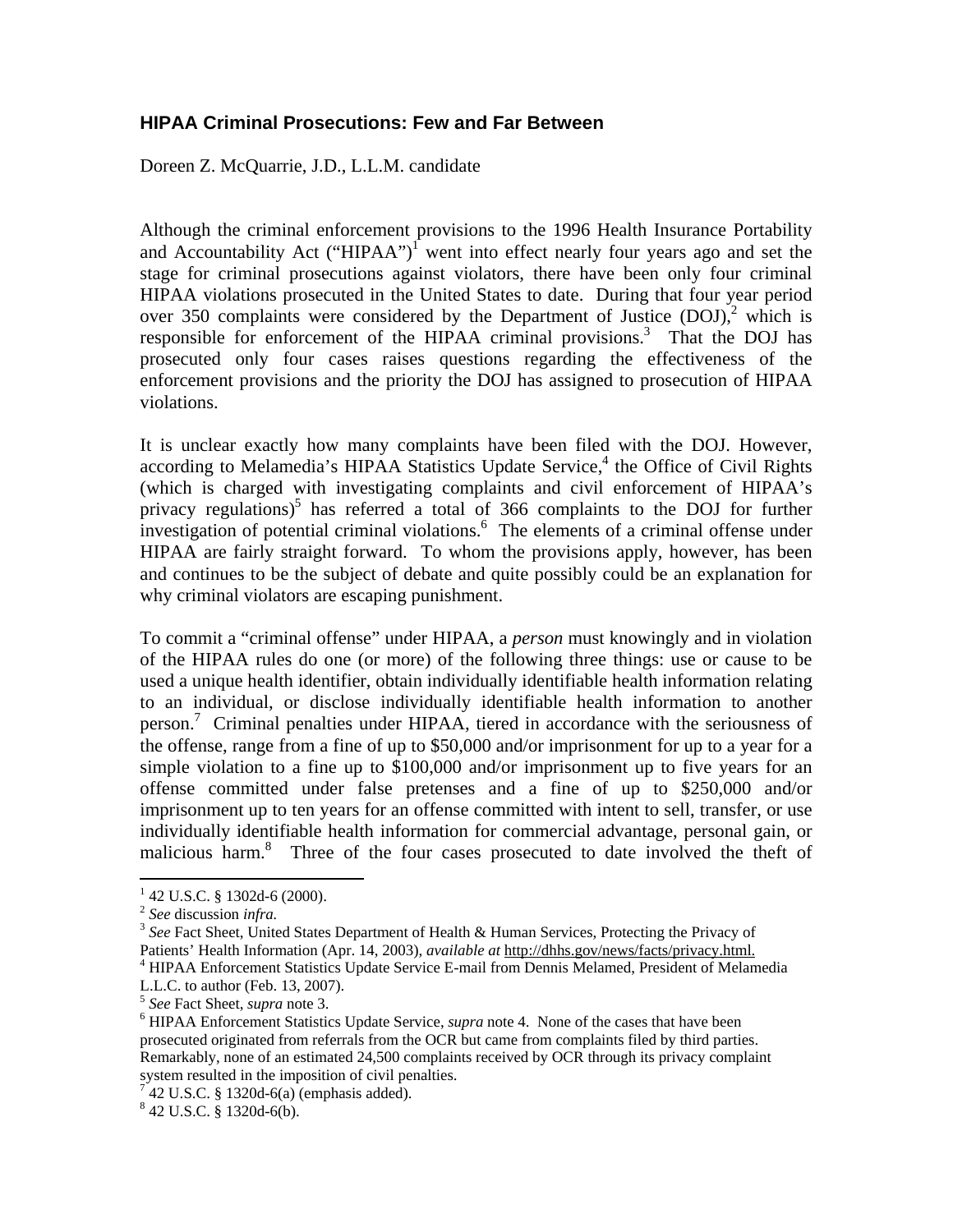individually identifiable health information for some form of personal financial gain by an "employee" of a covered entity.

A federal prosecutor in Seattle, Washington was the first to prosecute a criminal HIPAA violator. The case involved a phlebotomist, Richard Gibson, who was an employee of the Seattle Cancer Care Alliance, a treatment center for cancer patients.<sup>[9](#page-1-0)</sup> Gibson had access to patient information and after obtaining the name, date of birth and social security number of one of the cancer patients, used the information to obtain credit cards in that patient's name. [10](#page-1-1) Gibson used several of the credit cards to receive cash advances and to purchase various items, including video games, home improvement supplies, apparel, jewelry and gasoline valued at \$9,139.42.<sup>11</sup>

Gibson was charged with wrongful disclosure of individually identifiable health information with the intent to use the information for personal gain in violation of 42 U.S.C. § 1320d-6(a)(3) and § 1320d-6(b)(3)(1).<sup>12</sup> In August 2004, Gibson signed a plea agreement, and was convicted and sentenced to sixteen months in prison. As part of his plea bargain, Gibson agreed to make restitution to the credit card companies whose cards he had used to make illegal purchases and to the victim of his identity theft.<sup>[13](#page-1-4)</sup>

In June of 2005, less than a year after the Gibson conviction, the Office of Legal Counsel of the Department of Justice (OLC) issued a Memorandum Opinion clarifying the scope of criminal enforcement under 42 U.S.C. § 1320d-6.[14 T](#page-1-5)his opinion, in response to a joint request from the General Counsel for the Department of Health and Human Services and the Senior Counsel to the Deputy Attorney General,<sup>15</sup> has been interpreted by some to mean that "rank and file" employees of covered entities, like Gibson, are not subject to HIPAA's criminal sanctions.<sup>[16](#page-1-7)</sup>

The OLC opinion specifically addressed the issue of who could be held liable for a HIPAA criminal violation and answered the question of the proof required to establish a "knowing" violation of the HIPAA rules.<sup>17</sup> According to the author of the Opinion, Steven G. Bradbury, Principal Deputy Assistant Attorney General, only covered entities

1

<span id="page-1-0"></span><sup>&</sup>lt;sup>9</sup> *See* Plea Agreement, United States v. Gibson, No. CR04-0374RSM, 2004 WL 2237585 (W.D. Wash. August 19, 2004).<br>August 19, 2004).<br><sup>10</sup> *Id.*<br><sup>11</sup> *Id.* 

<span id="page-1-1"></span>

<span id="page-1-2"></span>

<span id="page-1-3"></span>

<span id="page-1-5"></span><span id="page-1-4"></span>

<sup>&</sup>lt;sup>12</sup> *Id.*<br><sup>13</sup> *Id.* <sup>14</sup> *See* Memorandum Opinion for The General Counsel Department of Health and Human Services and the Senior Counsel to the Deputy Attorney General on the Scope of Criminal Enforcement Under 42 U.S.C. § 1320d-6 (June 1, 2005), *available at* [http://www.usdoj.gov/olc/hipaa\\_final.htm](http://www.usdoj.gov/olc/hipaa_final.htm). 15 *Id.* <sup>16</sup> *See* AIS Compliance, *HIPAA Compliance Strategies – HIPAA Criminal Cases Against Individuals Proceed* 

<span id="page-1-6"></span>

<span id="page-1-8"></span><span id="page-1-7"></span>*Despite DOJ Memo*, *available at* [http://www.aishealth.com/Compliance/Hipaa/RPP\\_HIPAA\\_Cases\\_Proceed.html.](http://www.aishealth.com/Compliance/Hipaa/RPP_HIPAA_Cases_Proceed.html) *See also* Peter P. Swire, *Justice Department Opinion Undermines Protection of Medical Privacy,* Center for American Progress (June 7, 2005), *available at* http://www.americanprogress.org/issues/2005/06/b743281.html. <sup>17</sup> *See* Memorandum Opinion, *supra* note 14, at 1.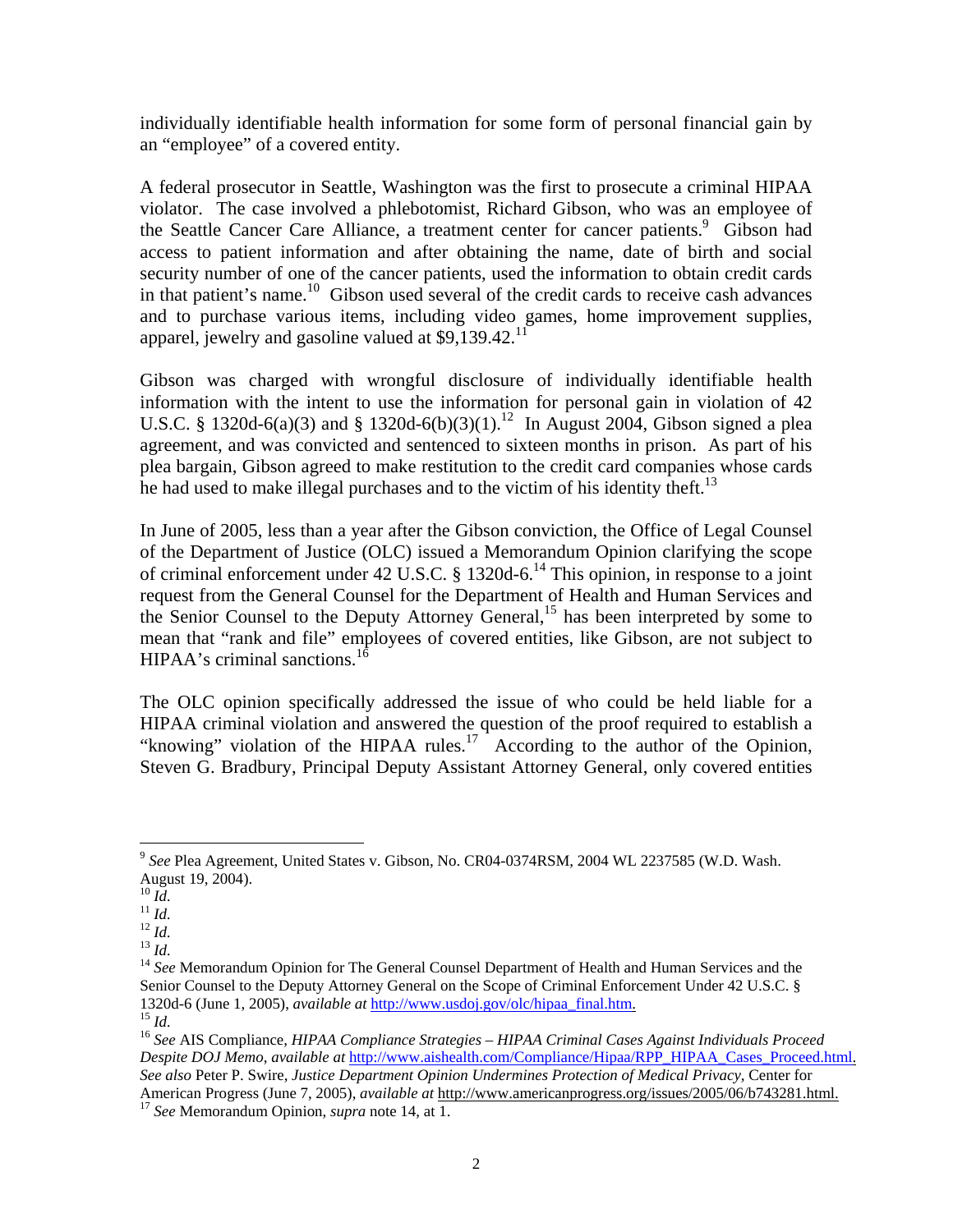as defined in §1320d-1 of the Act<sup>18</sup> may be prosecuted directly under 42 U.S.C. § 1320d- $6<sup>19</sup>$  When the covered entity is not an individual, principles of corporate criminal liability will be used to determine the entity's liability and the potential liability of particular individuals who acted for the entity.<sup>20</sup> Bradbury further stated that the liability of other persons who may not be *directly* liable under § 1320d-6 will be determined in accordance with principles of aiding and abetting liability or of conspiracy liability.<sup>21</sup> Whether this opinion actually means that the HIPAA criminal enforcement provisions do not apply to an "employee" of a covered entity is subject to interpretation and remains unclear. $^{22}$ 

Since the issuance of the OLC opinion, however, several Federal prosecutors, apparently undeterred by the opinion, have pursued complaints against individual employees of covered entities. In March of 2006 the U.S. Attorney's Office in Houston announced that it had obtained the conviction of a physician practice employee for selling individually identifiable health information.<sup>23</sup> That case, against an Alamo, Texas resident, Liz Arlene Ramirez, likely received the attention of the U.S. Attorney's office because it involved the sale of an FBI agent's individually identifiable health information. At the time in question, Ramirez worked for a physician who had a contract to provide physicals and medical treatment to FBI agents. $24$  She became involved with someone whom she thought was working for a drug trafficker and in exchange for \$500 provided this person with the medical records of one of the physician's FBI patients.<sup>25</sup> Unbeknownst to her, the person to whom she sold the records was a confidential informant for the FBI.<sup>26</sup>

Ramirez was indicted for knowingly using, obtaining and disclosing individually identifiable health information with the intent to sell, transfer, and use this information for personal gain and malicious harm.<sup>27</sup> After accepting her guilty plea, the court sentenced Ramirez to serve six months in jail followed by four months of home confinement with a subsequent two-year term of supervised release and a \$100 special assessment[.28](#page-2-10) The court found two aggravating factors that incrementally increased her punishment: the fact that Ramirez had sold the confidential medical record and that the records belonged to a federal agent.<sup>29</sup>

 $\overline{a}$ 

<span id="page-2-0"></span><sup>&</sup>lt;sup>18</sup> A "covered entity" is defined in 42 U.S.C. § 132d-1 as a health plan, health care clearinghouse, health care provider who transmits any health information in electronic form in connection with a transaction referred to in § 1320d-2(a)(1) of this title, and a Medicare prescription drug card sponsor. *See* 42 U.S.C. §

<span id="page-2-1"></span>

<span id="page-2-2"></span>

<span id="page-2-3"></span>

<span id="page-2-5"></span><span id="page-2-4"></span>

<sup>1320</sup>d-1 (2000) and 42 U.S.C. § 1395w-141(h)(6) (West 2004).<br><sup>19</sup> See Memorandum Opinion *supra* note 14 at 4.<br><sup>21</sup> *Id.*, emphasis added.<br><sup>22</sup> See HIPAA Compliance Strategies, *supra* note 16; Swire, *supra* note 16.<br><sup>23</sup>

<span id="page-2-7"></span><span id="page-2-6"></span>

<span id="page-2-9"></span><span id="page-2-8"></span>

 $\frac{^{24} \text{ Id.}}{^{25} \text{ Id.}}$ <br> $\frac{^{25} \text{ Id.}}{^{26} \text{ Id.}}$ <br> $\frac{^{26} \text{ Id.}}{^{27} \text{ United States v. Ramirez; No.7:05CRO0708 (S.D. Tex. August 30, 2005).}$  See also Press Release, supra note 11*.*<sup>28</sup> *See* Press Release, *supra* note 23. 29 *See* Press Release, *supra* note 23*.* 

<span id="page-2-10"></span>

<span id="page-2-11"></span>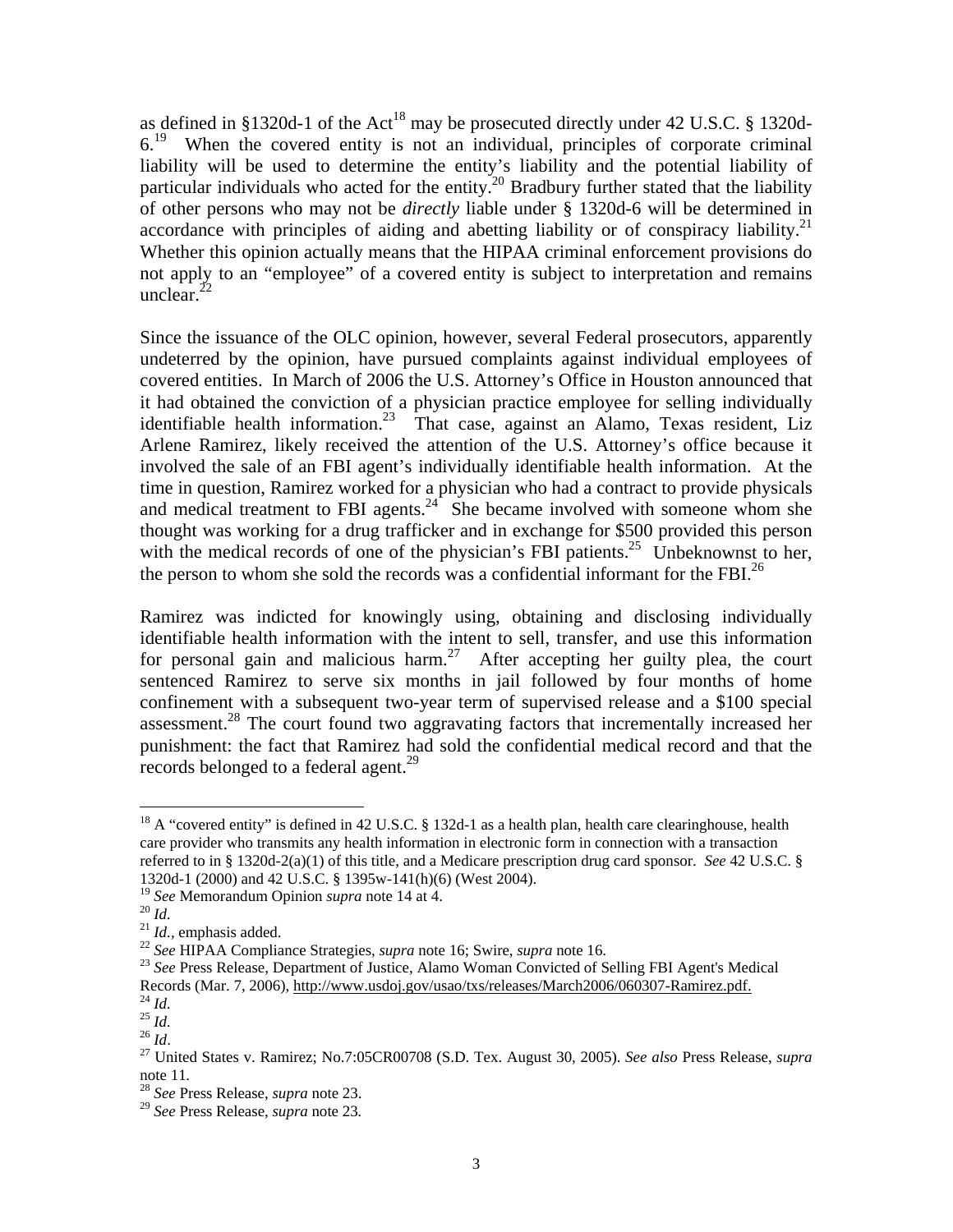The third and fourth HIPAA criminal prosecutions also involved the theft and sale of individually identifiable health information and led to the first HIPAA criminal case to actually go to trial.<sup>30</sup> According to the indictment, Isis Machado, an employee at the Cleveland Clinic in Weston, Florida, accessed computerized patient files and downloaded individually identifiable health information on more than  $1,100$  Medicare patients.<sup>31</sup> Machado then sold the information to her cousin, Fernando Ferrer, Jr., the owner of Advanced Medical Claims in Naples, Florida. Ferrer then caused the stolen information to be used in connection with the submission of approximately \$2.8 million in fraudulent Medicare claims.<sup>32</sup>

Machado and Ferrer were charged with one count of conspiring to defraud the United States, one count of computer fraud, one count of wrongful disclosure of individually identifiable health information (a HIPAA violation), and five counts of aggravated identity theft.<sup>33</sup> Machado, who pled guilty prior to trial, testified against Ferrer, and a Fort Lauderdale jury convicted Ferrer on all eight counts.<sup>34</sup> Ferrer's sentencing has been scheduled for April 12, 2007, at which time he faces a maximum statutory term of imprisonment of five years on the computer fraud count; ten years on the wrongful disclosure of individually identifiable health information count, and two years on each count of aggravated identity theft. $35$ 

The paucity of criminal enforcement actions leads one to question whether the system that our government has created to protect patient confidentiality is actually working. Although the Justice Department has successfully convicted four HIPAA criminal violators, the fact that so many other criminal complaints have escaped prosecution raises valid concern for the effectiveness of HIPAA's enforcement provisions. A plausible explanation for this disparity is that the DOJ, although not completely giving up, simply does not want to deal with the barriers created by the OLC in pursuing HIPAA violations against the primary culprits – employees (of covered entities) – and has, therefore, chosen to focus its efforts elsewhere. If, indeed, this is the explanation for the lack of criminal enforcement activity, then it would behoove the OLC to reconsider its position or, alternatively, for Congress to propose and enact legislation amending the HIPAA rules to clearly provide for application of the criminal enforcement provisions to non-covered entities.

<span id="page-3-2"></span><span id="page-3-1"></span> $^{31}$  United States v. Ferrer; No. 06-60261 CR-COHN (S.D.Fla. Sept. 7, 2006).<br> $^{32}$  See Madeline Baro Diaz, Cousins Face ID Theft and Fraud Charges for Stealing Medical Records, Patient Privacy Rights Foundation E-News (Sept. 9, 2006), *available at*

*[http://www.patientprivacyrights.org/site/News2?page=NewsArticle&id=](http://www.patientprivacyrights.org/site/News2?page=NewsArticle&id=6483)*6483. *See also,* Press Release, United States Attorney's Office Southern District of Florida, Two Charged in Computer Fraud, Identity Theft and Health Care Fraud Conspiracy (Sept. 8, 2006), *available at*

http://www.usdoj.gov/usao/fls/PressReleases/060908-01.html.<br><sup>33</sup> Indictment, *Ferrer*, No.06-60261 CR-COHN.<br><sup>34</sup> *See* Press Release, *supra* note 30.<br><sup>35</sup> *See* Press Release, *supra* note 30.

1

<span id="page-3-0"></span><sup>30</sup> *See* Press Release, Federal Bureau of Investigation Miami Field Division, Naples Man Convicted in Cleveland Clinic Identity Medicare Fraud Case (Jan. 24, 2007), *available at*

<span id="page-3-4"></span><span id="page-3-3"></span>

<span id="page-3-5"></span>